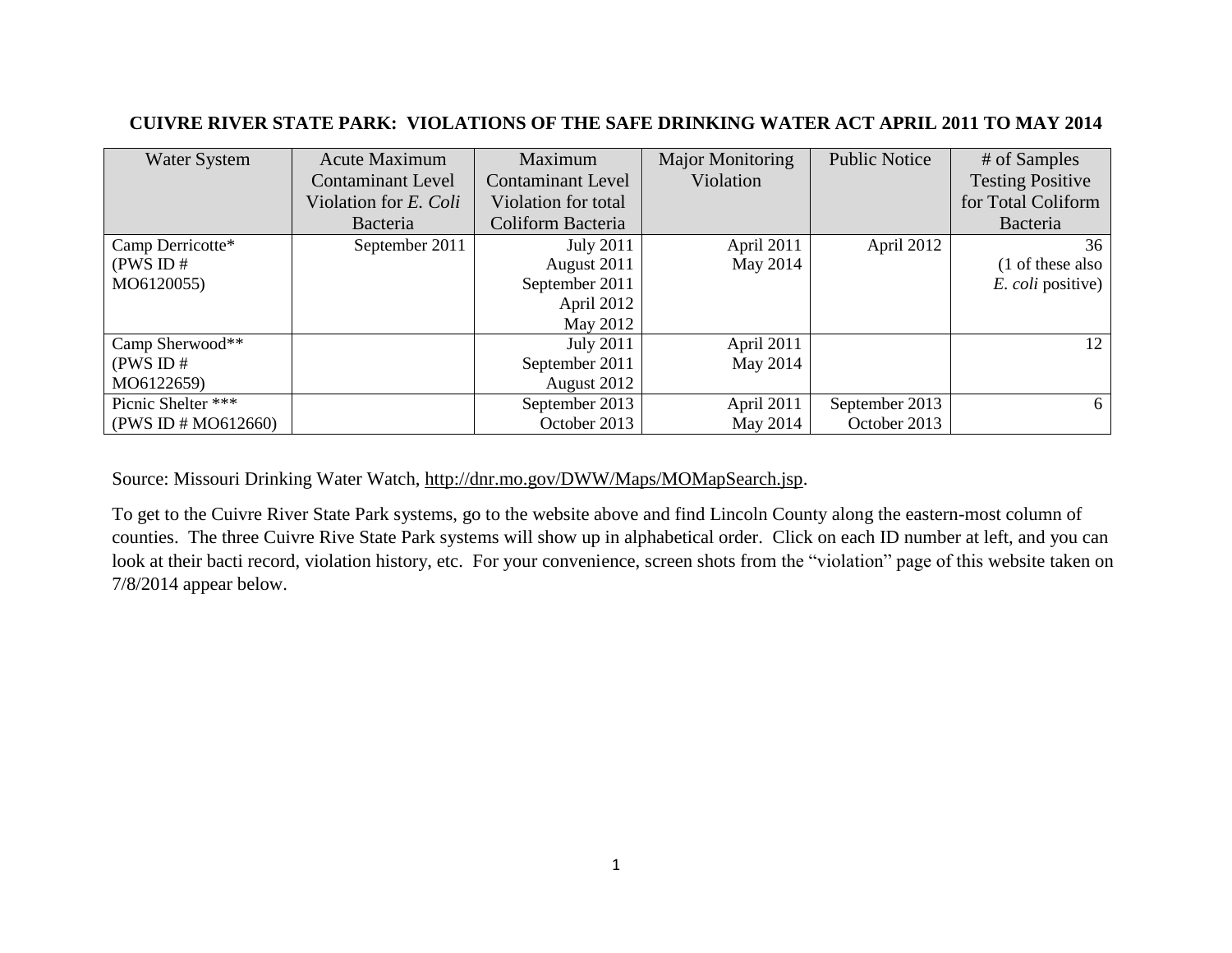## **\* Camp Derricotte**

Water System No. MO6120055 Principal County/City Served: Lincoln Local Name: Cuivre River State Park 7/04

Water System Name: CUIVRE RIVER STATE PARK CAMP DERRICOTTE

| <b>Individual Violations</b> |                        |                                 |                                                         |                        |                       |                    |                    |                            |  |
|------------------------------|------------------------|---------------------------------|---------------------------------------------------------|------------------------|-----------------------|--------------------|--------------------|----------------------------|--|
| <b>Violation</b><br>No.      | Determ.<br><b>Date</b> | <b>Violation</b><br><b>Type</b> | <b>Violation Name</b>                                   | <b>Analyte</b><br>Code | <b>Analyte Name</b>   | <b>RTC</b><br>Exp. | <b>RTC</b><br>Imp. | <b>RTC</b><br><b>Other</b> |  |
| 2014-8417333                 | 07-02-2014             | 23                              | MONITORING (TCR), ROUTINE MAJOR                         | 3100                   | <b>COLIFORM (TCR)</b> |                    | $*$ Y              |                            |  |
| 2012-8417331                 | 07-19-2012             | 75                              | <b>PUBLIC NOTICE RULE LINKED TO</b><br><b>VIOLATION</b> | 7500                   | <b>IPUBLIC NOTICE</b> | Y                  |                    |                            |  |
| 2012-8417328                 | 05-04-2012             | 22                              | MCL (TCR), MONTHLY                                      | 3100                   | <b>COLIFORM (TCR)</b> | Y                  | Y                  |                            |  |
| 2012-8417327                 | 04-27-2012             | 22                              | MCL (TCR), MONTHLY                                      | 3100                   | <b>COLIFORM (TCR)</b> | Υ                  |                    |                            |  |
| 2011-8417318                 | 09-12-2011             | 22                              | MCL (TCR), MONTHLY                                      | 3100                   | COLIFORM (TCR)        | Y                  | Y                  |                            |  |
| 2011-8417319                 | 09-12-2011             | 21                              | MCL (TCR), ACUTE                                        | 3100                   | COLIFORM (TCR)        | Y                  | Y                  |                            |  |
| 2011-8417314                 | 08-15-2011             | 22                              | MCL (TCR), MONTHLY                                      | 3100                   | COLIFORM (TCR)        | Y                  |                    |                            |  |
| 2011-8417312                 | 07-12-2011             | 22                              | MCL (TCR), MONTHLY                                      | 3100                   | <b>COLIFORM (TCR)</b> | Y                  |                    |                            |  |
| 2011-8417311                 | 05-20-2011             | 23                              | MONITORING (TCR), ROUTINE MAJOR                         | 3100                   | COLIFORM (TCR)        | Y Y                |                    |                            |  |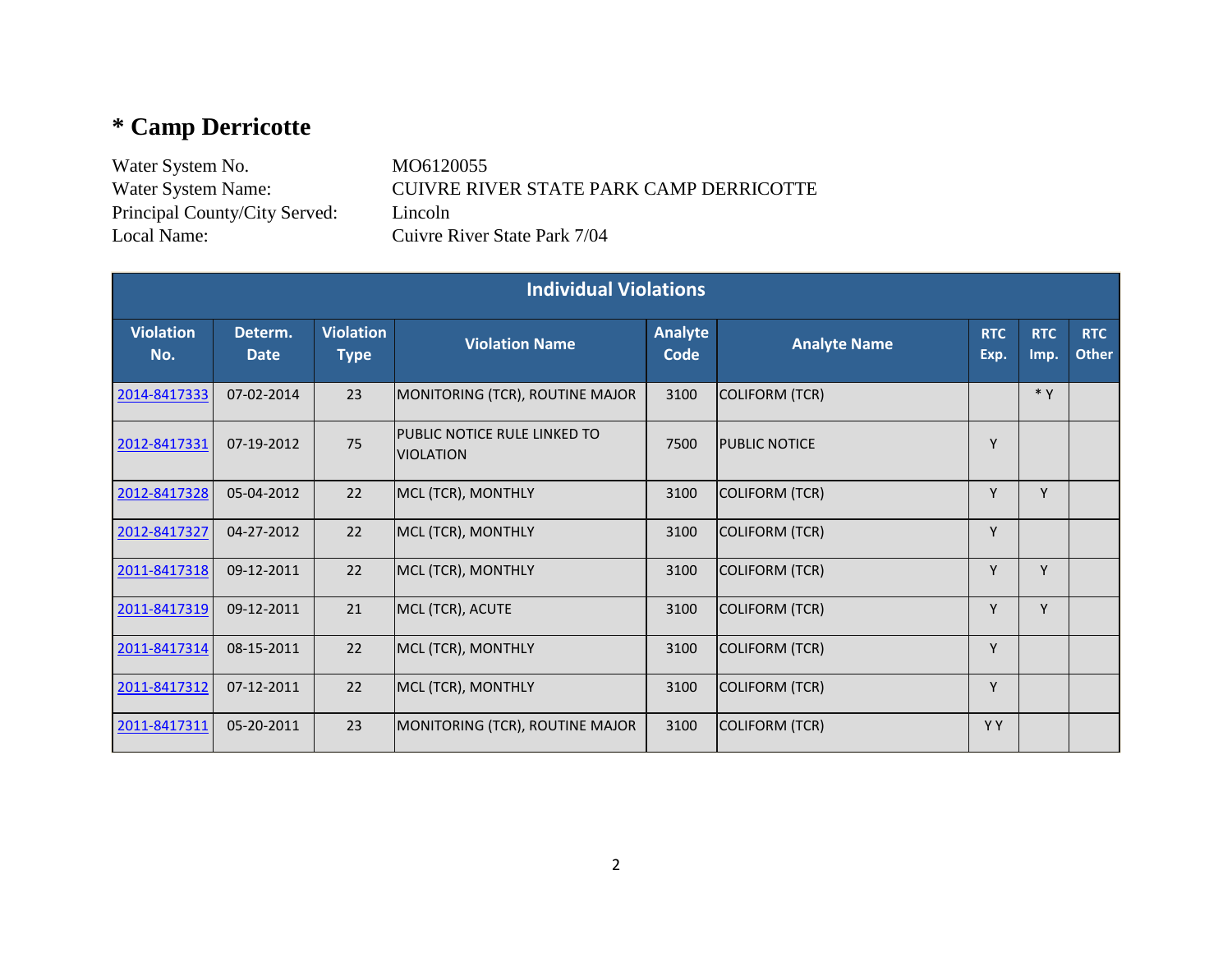## **\*\* Camp Sherwood**

Water System No. MO6122659 Principal County/City Served: Lincoln

Water System Name: CUIVRE RIVER STATE PARK CAMP SHERWOOD

| <b>Individual Violations</b> |                        |                                 |                                        |                 |                     |                    |                    |                            |  |
|------------------------------|------------------------|---------------------------------|----------------------------------------|-----------------|---------------------|--------------------|--------------------|----------------------------|--|
| <b>Violation</b><br>No.      | Determ.<br><b>Date</b> | <b>Violation</b><br><b>Type</b> | <b>Violation Name</b>                  | Analyte<br>Code | <b>Analyte Name</b> | <b>RTC</b><br>Exp. | <b>RTC</b><br>Imp. | <b>RTC</b><br><b>Other</b> |  |
| 2014-419                     | 07-02-2014             | 23                              | <b>MONITORING (TCR), ROUTINE MAJOR</b> | 3100            | COLIFORM (TCR)      |                    | $*$ Y              |                            |  |
| 2012-415                     | 08-28-2012             | 22                              | MCL (TCR), MONTHLY                     | 3100            | COLIFORM (TCR)      |                    | $\vee$             |                            |  |
| 2011-412                     | 09-19-2011             | 22                              | MCL (TCR), MONTHLY                     | 3100            | COLIFORM (TCR)      | v                  | $\checkmark$       |                            |  |
| 2011-410                     | 07-19-2011             | 22                              | MCL (TCR), MONTHLY                     | 3100            | COLIFORM (TCR)      |                    |                    |                            |  |
| 2011-409                     | 05-20-2011             | 23                              | MONITORING (TCR), ROUTINE MAJOR        | 3100            | COLIFORM (TCR)      | Y Y                |                    |                            |  |